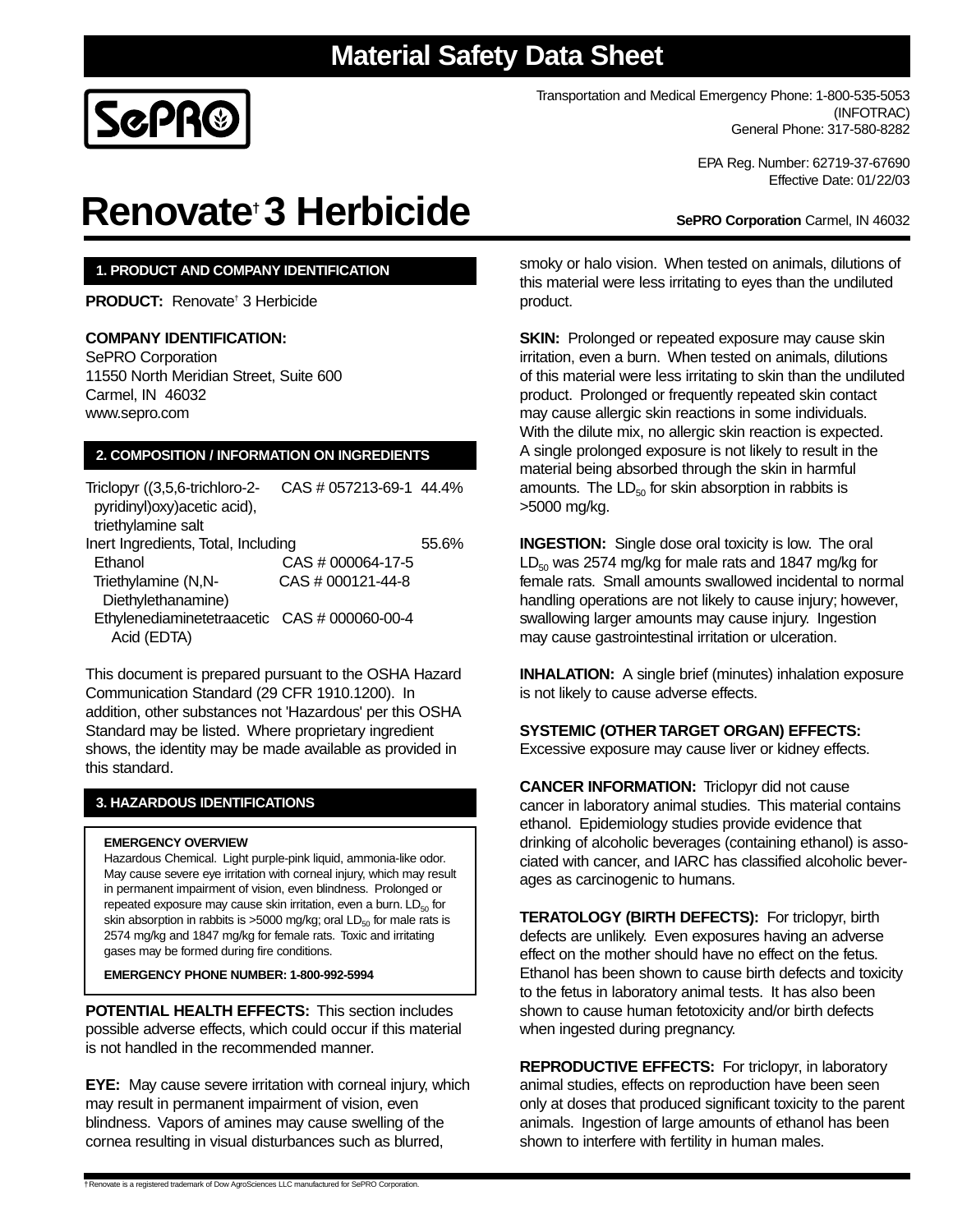

# **Renovate† 3 Herbicide**

**EYE:** Wash immediately and continuously with flowing water for at least 30 minutes. Remove contact lenses after the first 5 minutes and continue washing. Obtain prompt medical consultation, preferably from an ophthalmologist.

**SKIN:** Wash skin with plenty of water.

**INGESTION:** Do not induce vomiting. Give one cup (8 ounces or 240 ml) of water or milk if available and transport to a medical facility. Do not give anything by mouth to an unconscious person.

**INHALATION:** No emergency medical treatment necessary.

**NOTE TO PHYSICIAN:** Due to irritant properties, swallowing may result in burns/ulceration of mouth, stomach and lower GI tract with subsequent stricture. Aspiration of vomitus may cause lung injury. Suggest endotracheal/ esophageal control if lavage is done. If burn is present treat as any thermal burn, after decontamination. Exposure to amine vapors may cause minor transient edema of the corneal epithelium (glaucopsia) with blurred vision, blue haze, and halos around bright objects. Effects disappear in a few hours and temporarily reduce ability to drive vehicles. No specific antidote. Treatment of exposure should be directed at the control of symptoms and the clinical condition of the patient.

### **5. FIRE FIGHTING MEASURES**

**FLASH POINT:** 110˚ F (43˚ C) **METHOD USED:** TCC **FLAMMABLE LIMITS:** LFL: Not determined UFL: Not determined

**EXTINGUISHING MEDIA:** Alcohol foam and CO<sub>2</sub>.

**FIRE AND EXPLOSION HAZARDS: Toxic, irritating vapors** may be formed or given off if product is involved in fire. Although product is water-based, it has a flash point due to the presence of small amounts of ethanol and triethylamine.

**FIRE-FIGHTING EQUIPMENT:** Use positive-pressure, self-contained breathing apparatus and full protective clothing.

#### **4. FIRST AID 6. ACCIDENTAL RELEASE MEASURES**

**ACTION TO TAKE FOR SPILLS/LEAKS:** Contain small spills and absorb with an inert material such as clay or dry sand. Report large spills to InfoTrac at 1-800-535-5053.

#### **7. HANDLING AND STORAGE**

**PRECAUTIONS TO BE TAKEN IN HANDLING AND STORAGE: HANDLING:** Keep out of reach of children. Causes irreversible eye damage. Harmful if inhaled or absorbed through skin. Prolonged or frequently repeated skin contact may cause allergic skin reaction in some individuals. Avoid contact with eyes, skin, clothing, breathing vapor, or spray mist. Users should wash hands before eating, drinking, chewing gum, using tobacco, or using the toilet.

**STORAGE:** Store above 28˚F or agitate before use. Store in original container. See product label for handling/storage precautions relative to the end use of this product.

#### **8. EXPOSURE CONTROL/PERSONAL PROTECTION**

These precautions are suggested for conditions where the potential for exposure exists. Emergency conditions may require additional precautions.

#### **EXPOSURE GUIDELINE(S):**

Ethanol (ethyl alcohol): ACGIH TLV and OSHA PEL are 1000 ppm. ACGIH classification is A4. 3,5,6-Trichloro-2-pyridyloxyacetic acid (Triclopyr), triethylamine salt: SePRO Corporation Industrial Hygiene Guideline is 2 mg/ $M<sup>3</sup>$  as acid equivalent; Skin. Triethylamine: ACGIH TLV is 1 ppm TWA, 3 ppm STEL, Skin. OSHA PEL is 10 ppm TWA, 15 ppm STEL.

PELs are in accord with those recommended by OSHA, as in the 1989 revision of PELs.

A "skin" notation following the exposure guideline refers to the potential for dermal absorption of the material. It is intended to alert the reader that inhalation may not be the only route of exposure and that measures to minimize dermal exposures should be considered.

**ENGINEERING CONTROLS:** Provide general and/or local exhaust ventilation to control airborne levels below the exposure guidelines.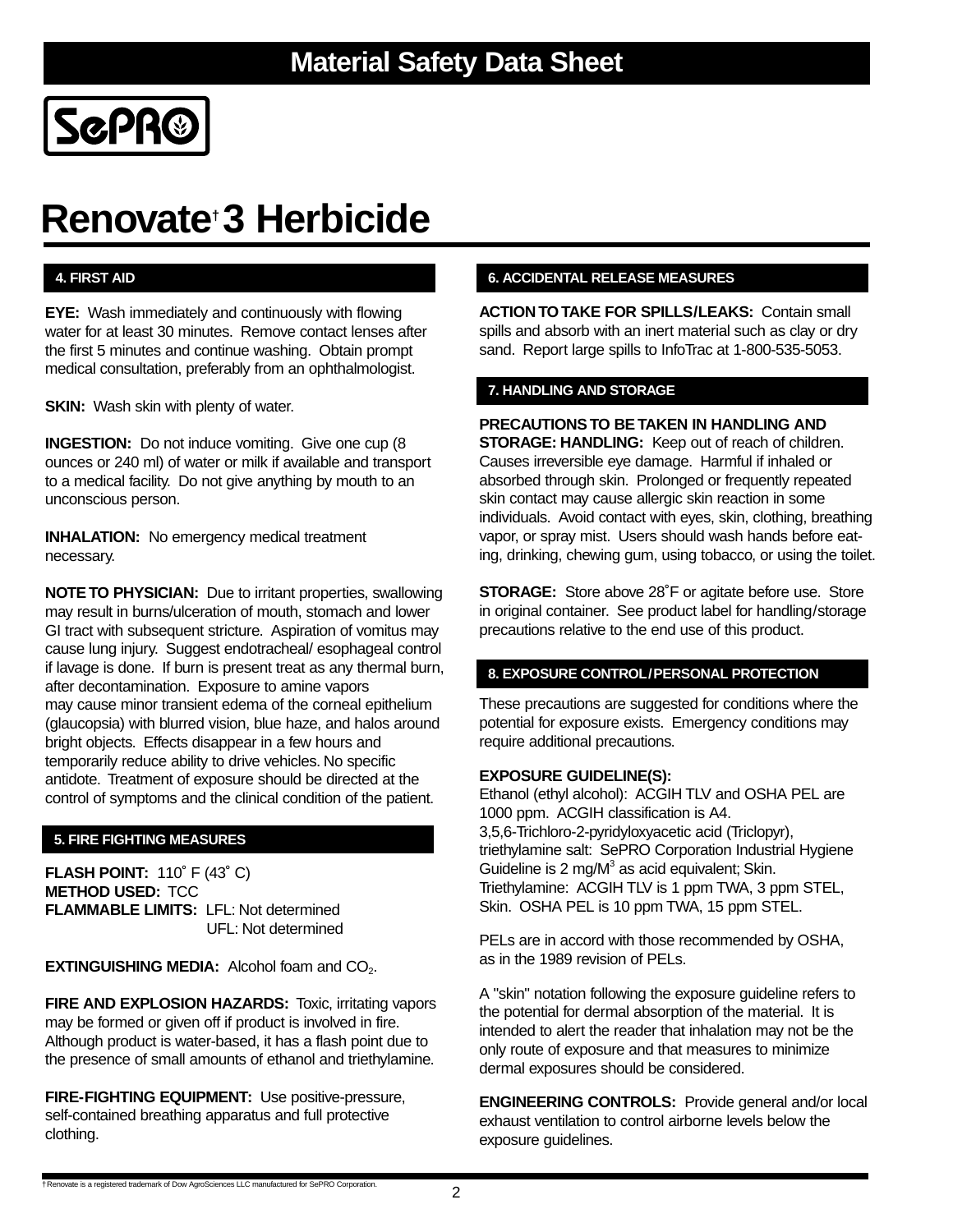Transportation and Medical Emergency Phone: 1-800-535-5053 (INFOTRAC) General Phone: 317-580-8282

> EPA Reg. Number: 62719-37-67690 Effective Date: 01/22/03

**SePRO Corporation** Carmel, IN 46032

#### **RECOMMENDATIONS FOR MANUFACTURING, COMMERCIAL BLENDING, AND PACKAGING WORKERS:**

**RESPIRATORY PROTECTION:** Atmospheric levels should be maintained below the exposure guideline. When respiratory protection is required for certain operations, use a NIOSH approved air-purifying respirator.

**SKIN PROTECTION:** When prolonged or frequently repeated contact could occur, use protective clothing impervious to this material. Selection of specific items such as faceshield, gloves, boots, apron or full-body suit will depend on operation.

**EYE PROTECTION:** Use chemical goggles. Eye wash fountain should be located in immediate work area. If vapor exposure causes eye discomfort, use a NIOSH approved full-face respirator.

**APPLICATORS AND ALL OTHER HANDLERS:** Refer to the product label for personal protective clothing and equipment.

### **9. PHYSICAL AND CHEMICAL PROPERTIES**

**BOILING POINT:** Not determined **VAPOR PRESSURE:** Not determined **VAPOR DENSITY:** Not applicable **SOLUBILITY IN WATER:** Miscible **SPECIFIC GRAVITY:** 1.135 (68/68˚F) **APPEARANCE:** Light purple/pink liquid **ODOR:** Ammonia-like odor

#### **10. STABILITY AND REACTIVITY**

**STABILITY:** (**CONDITIONS TO AVOID)** Avoid sources of ignition if temperature is near or above flash point.

**INCOMPATIBILITY: (SPECIFIC MATERIALS TO AVOID)** Any oxidizing agent. Consult manufacturer for specific cases.

**HAZARDOUS DECOMPOSITION PRODUCTS:** Nitrogen oxides and hydrogen chloride may be formed under fire conditions.

**HAZARDOUS POLYMERIZATION:** Not known to occur.

#### **11.TOXICOLOGICAL INFORMATION**

**MUTAGENICITY:** For triclopyr and ethanol: in-vitro mutagenicity studies were negative. For triclopyr: animal mutagenicity studies were negative. For ethanol: animal mutagenicity studies were negative in some cases and positive in other cases.

#### **12. ECOLOGICAL INFORMATION**

#### **ENVIRONMENTAL FATE:**

**MOVEMENT & PARTITIONING:** Based largely or completely on information for triclopyr. Bioconcentration potential is low (BCF < 100 or Log Pow < 3).

**DEGRADATION & PERSISTENCE:** Biodegradation under aerobic static laboratory conditions is high (BOD20 or BOD28/ThOD > 40%). 20-Day biochemical oxygen demand (BOD20) is 0.30 p/p. Theoretical oxygen demand (ThOD) is calculated to be 0.75 p/p.

**ECOTOXICOLOGY:** Material is slightly toxic to aquatic organisms on an acute basis ( $LC_{50}/EC_{50}$  is between 10 and 100 mg/L in most sensitive species).

Acute  $EC_{50}$  for shell deposition inhibition in Eastern oyster (Crassostrea virginica) is 56-87 mg/L.

Acute  $LC_{50}$  for rainbow trout (Oncorhynchus mykiss) is 400 mg/L.

Acute  $LC_{50}$  for channel catfish (Ictalurus punctatus) is 446 mg/L.

Acute  $LC_{50}$  for pink shrimp (Penaeus duorarum) is 895 mg/L.

Growth inhibition  $EC_{50}$  for green alga (Selenastrum capricornutum) is 45 mg/L.

### **13. DISPOSAL CONSIDERATIONS**

**DISPOSAL METHOD:** Do not contaminate food, feed, or water by storage or disposal. Excess wastes are toxic. Improper disposal or excess wastes are a violation of federal law. If wastes resulting from the use of this product cannot be disposed of according to label instructions, dispose of these wastes at an approved facility. Contact your state pesticide or environmental control agency, or the hazardous waste representative at the nearest EPA regional office for guidance.